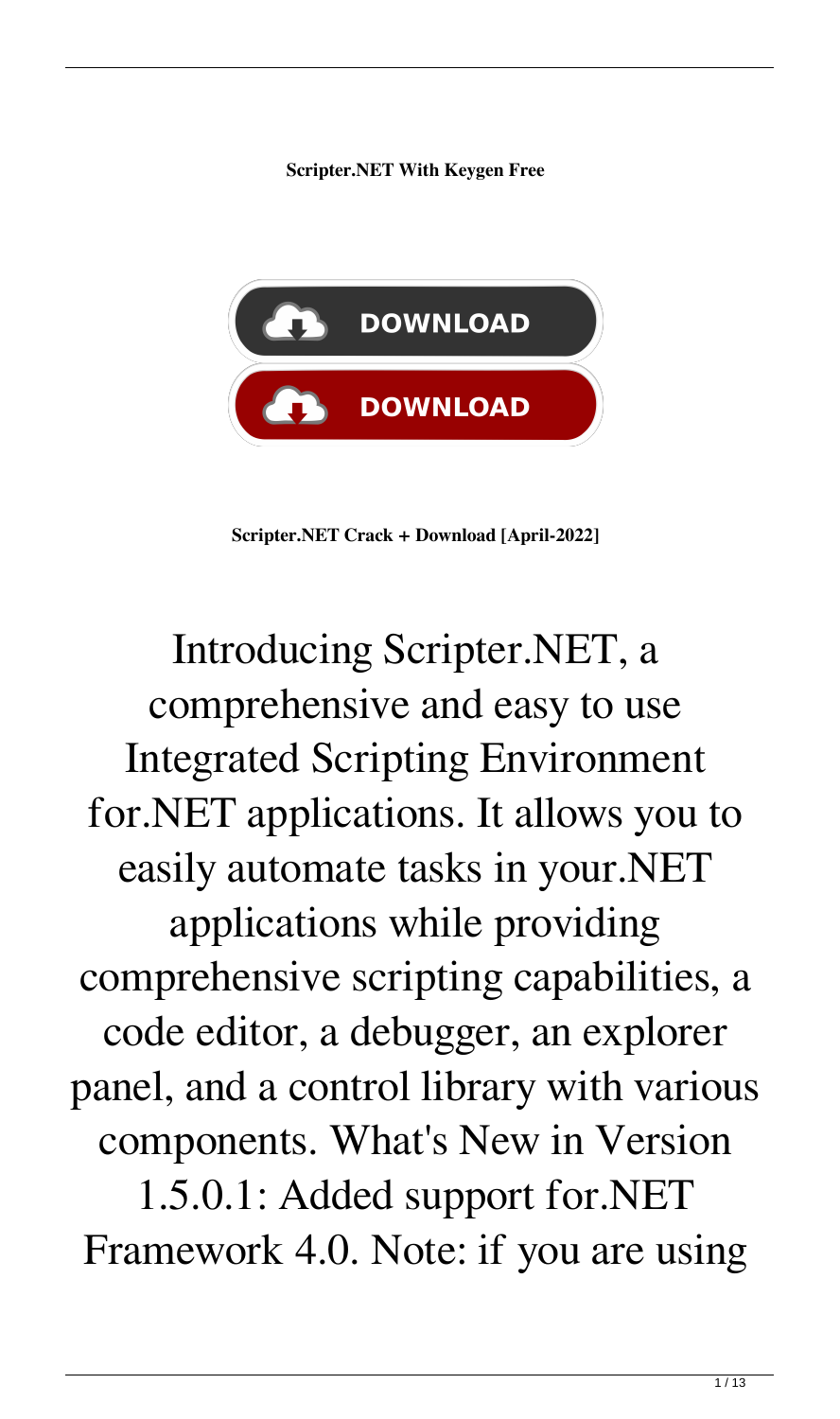Scripter.NET for.NET Framework 3.5 or earlier version, you should uninstall the previous version and install the latest version. Bug Fixes: Fixed a bug that caused "The program '[2586] Scripter.NET 1.0.0.0' has exited with code -1073741510 (0xc000013b).".

Added description for buttons in debugger. Note: Scripter.NET 1.0.0.0 can be downloaded from the following location: What's new in Version 1.4.0.1: Minor improvements. Removed pop-up dialogs. What's new in Version 1.4.0.0: Added support for.NET Framework 4.0. Minor improvements. Bug Fixes: Fixed some minor display issues. Note: If you have previous version of Scripter.NET

installed on your computer, please uninstall it and install the latest version.

Note: If you want to update your existing installation of Scripter.NET to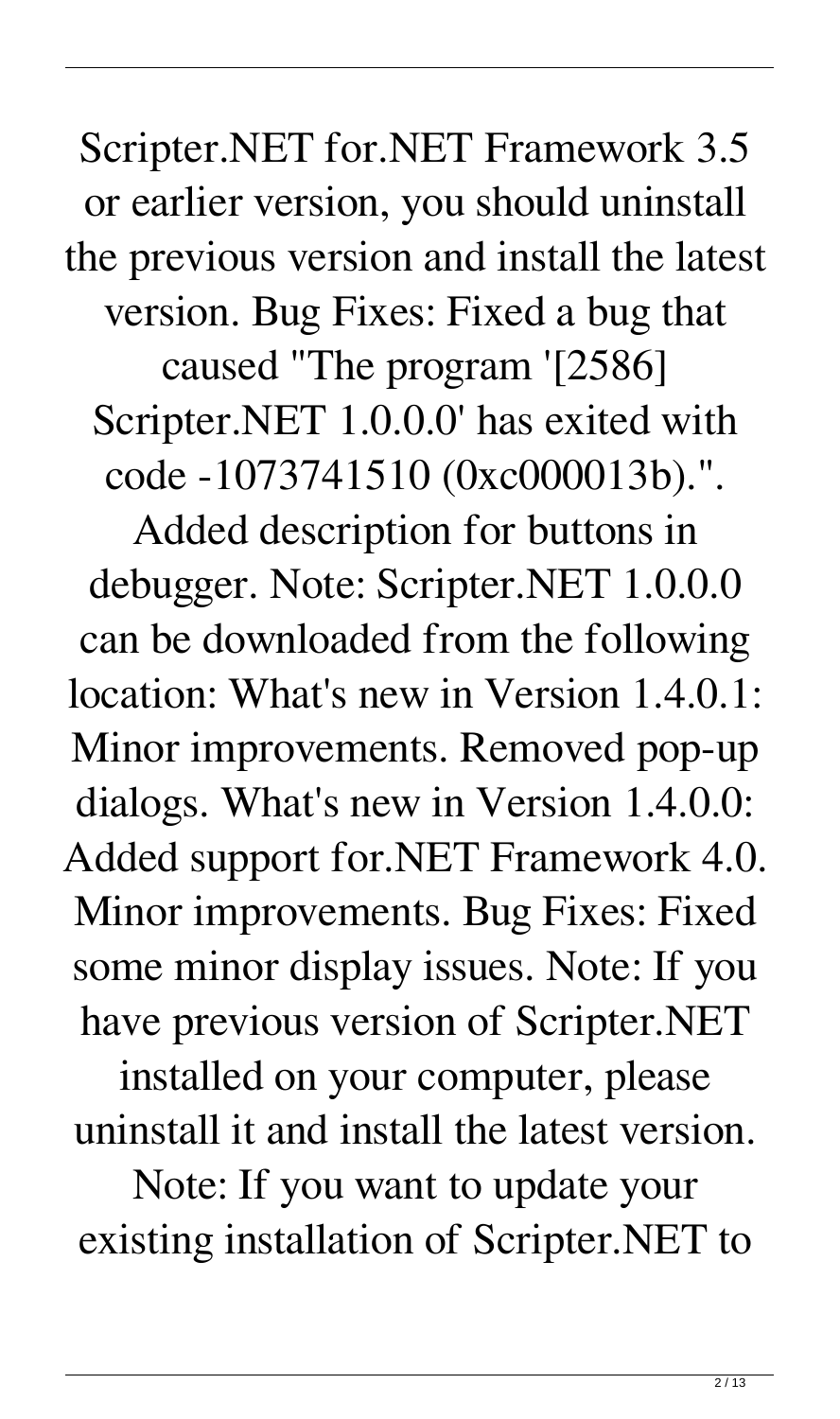the latest version, please follow the instructions under the "Download" section of this page. What's new in Version 1.3.0.1: Added two more test cases. Note: If you have previous version of Scripter.NET installed on your computer, please uninstall it and install the latest version. Bug Fixes: Fixed a couple of minor bugs. Note: If you have previous version of Scripter.NET installed on your computer, please uninstall it and install the latest version. Note: If you want to update your existing installation of Scripter.NET to the latest version, please follow the instructions under the "Download" section of this page. What's new in Version 1.3.0.0: Added support for.NET Framework 4.0.

**Scripter.NET Crack+**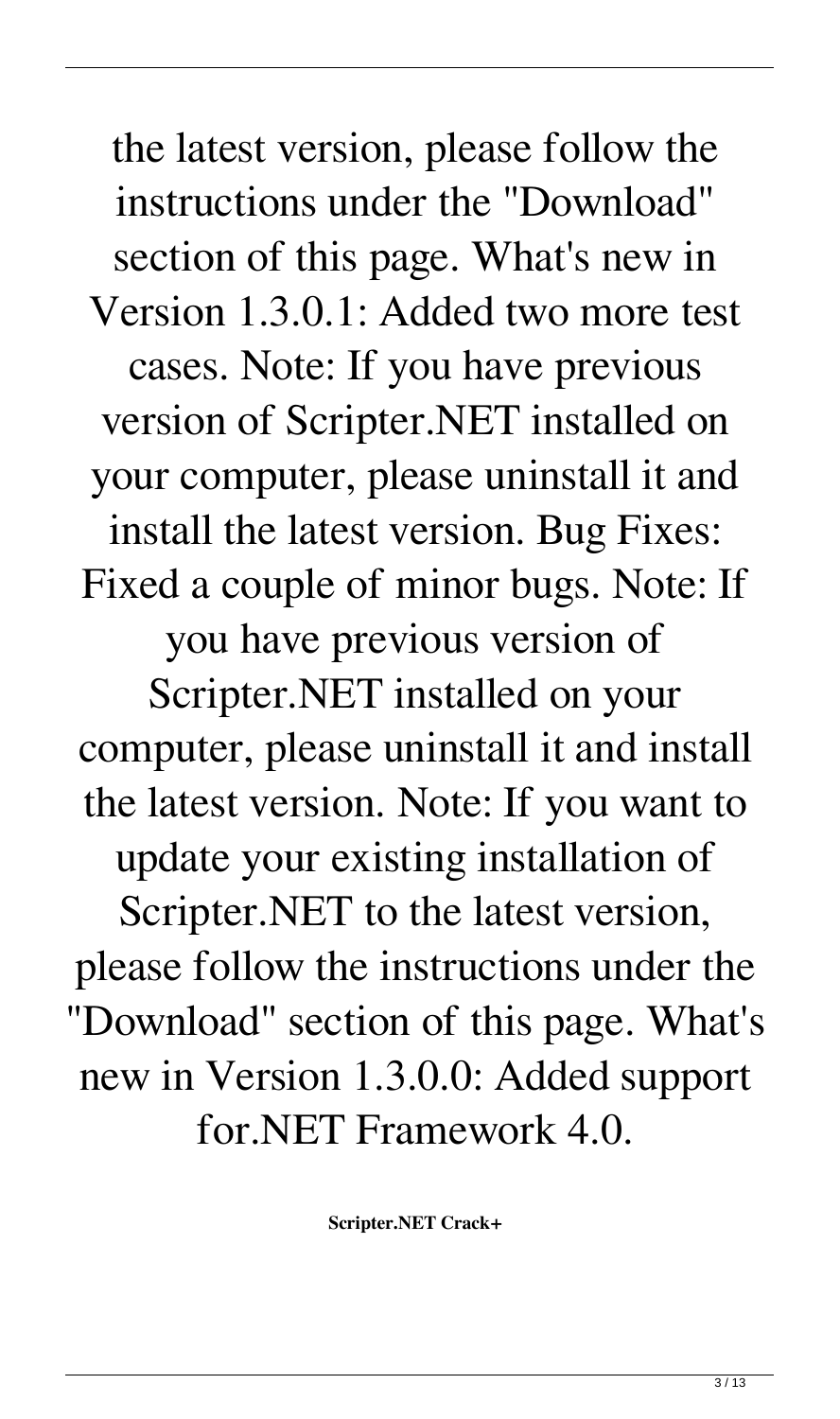This class inherits from KeyHandler and exposes the following public members:

KeyName, KeyModifiers, KeyCode, KeyChar, KeyLocation, CheckKeyState, GetKeyState KEYMACRO Description: This class inherits from KeyHandler and exposes the following public members:

KeyName, KeyModifiers, KeyCode, KeyChar, KeyLocation, CheckKeyState, GetKeyState KEYMACRO Description: This class inherits from KeyHandler and exposes the following public members:

KeyName, KeyModifiers, KeyCode, KeyChar, KeyLocation, CheckKeyState, GetKeyState KEYMACRO Description: This class inherits from KeyHandler and exposes the following public members:

KeyName, KeyModifiers, KeyCode, KeyChar, KeyLocation, CheckKeyState, GetKeyState MORE INFORMATION EDITOR: Open and modify files in the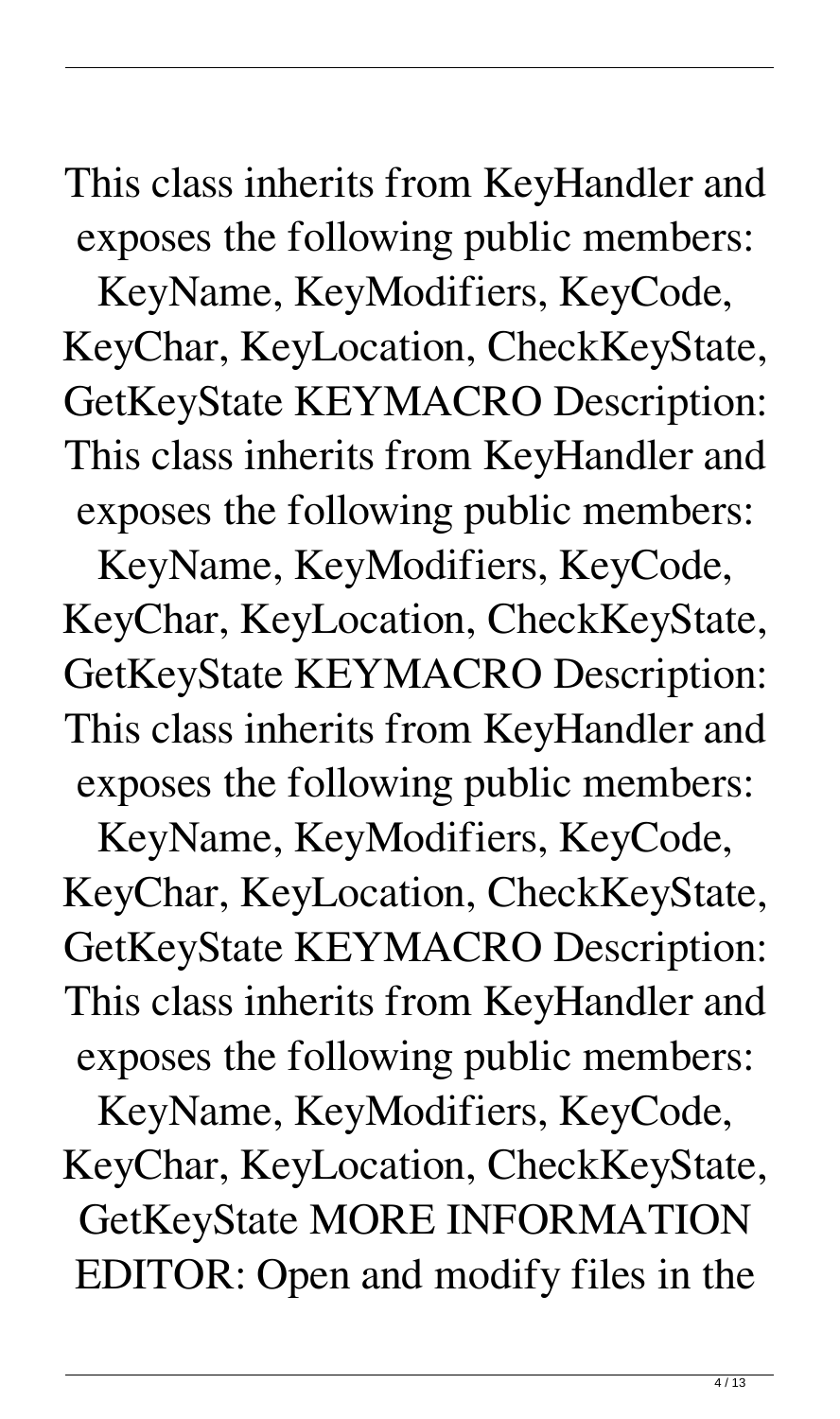project's solution. Drag-and-drop your files into the project; edit the code of existing files, and add new source files. If you need to open files that are already in the project you can drag-and-drop them from Windows Explorer. SCRIPT PROPERTY PANE: The Script Property Pane allows you to set and view the currently selected item's properties. PROJECT VIEW: The Script Project View allows you to open and modify the currently selected script in the project. You can open, modify, and close a single script, or several scripts at once. OPTIONS PANEL: The Script Options panel allows you to set the output mode for the current script. The Script Options panel also lets you create a new project, open and modify scripts in the project, and open and modify scripts in files and folders.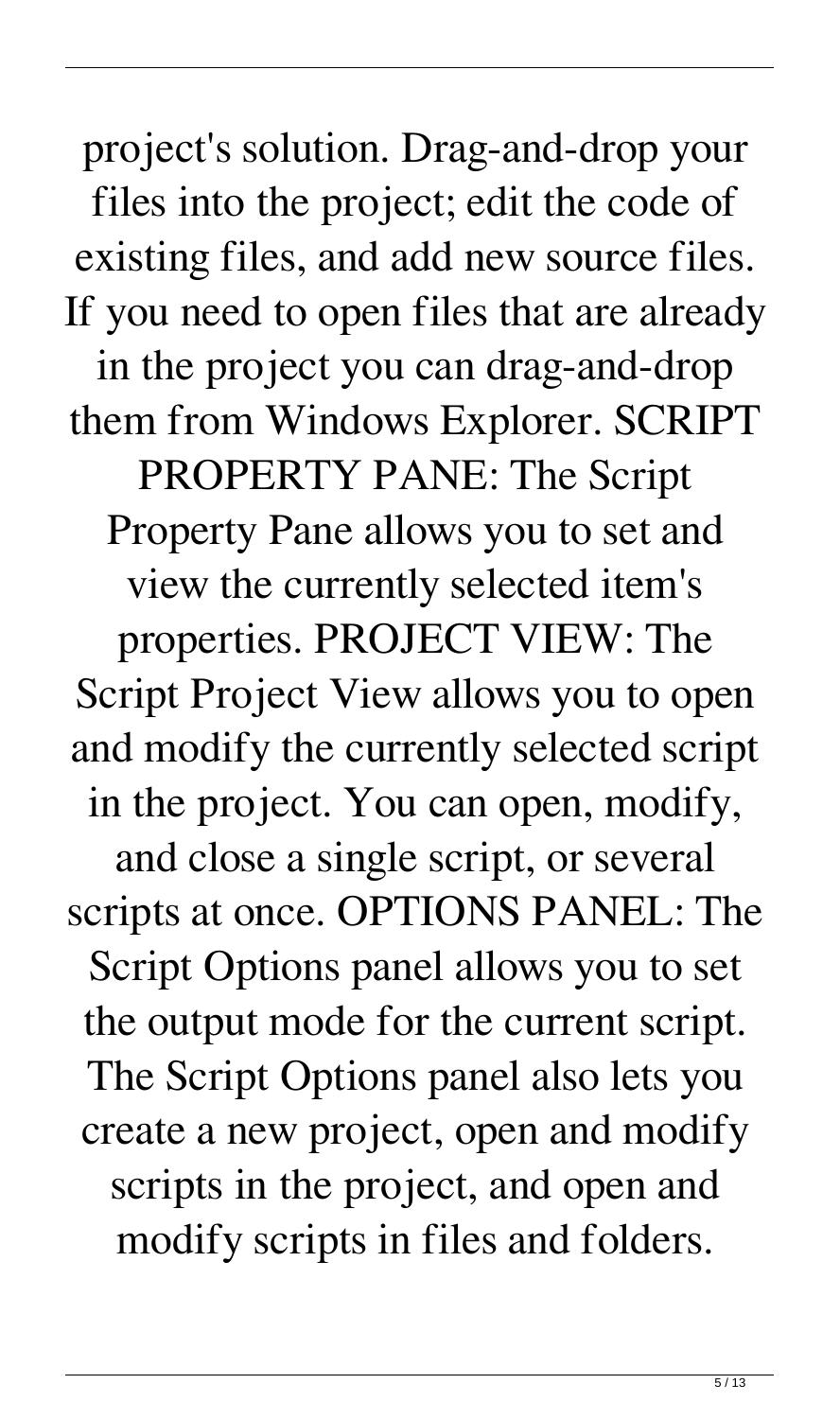TRANSLATE PANEL: The Script Translate panel allows you to translate a script to another language, provide your

own translations or use an already provided translation. SCRIPT CALLER:

Open the Script Caller and view all of

the available methods, properties, variables, and parameters for the script you have selected. SCRIPT CALLER: Open the Script Caller and view all of

the available methods, properties, variables, and parameters for the script you have selected. SCRIPT CALLER: Open the Script Caller and view all of the available methods, properties, variables, and parameters for the script you have selected. 81e310abbf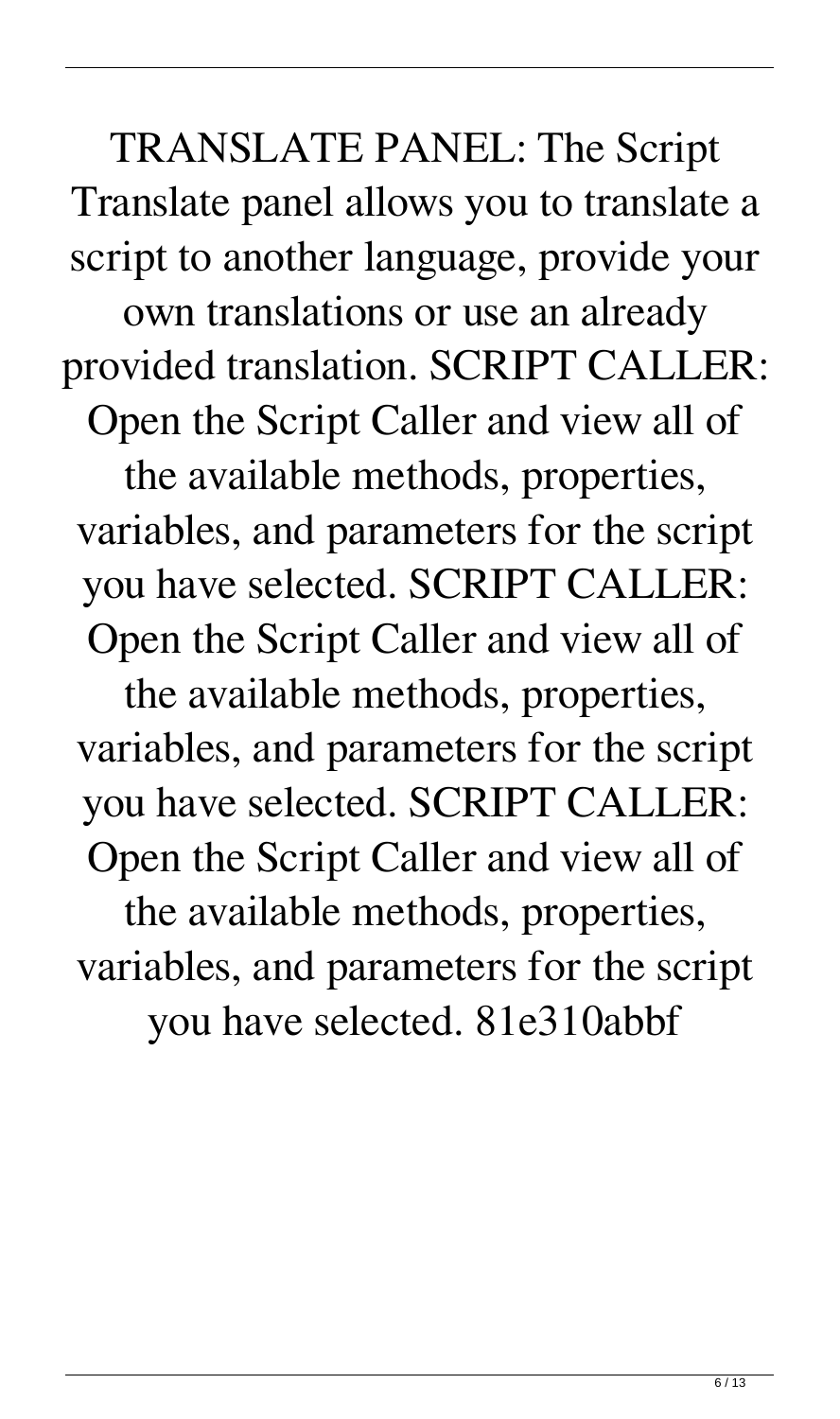Scripter.NET is a comprehensive library that can help you integrate various C#, VB.NET and JScript scripts and components (engines) into your.NET or WinForms projects. Furthermore, thanks to its basic code editing features, it also makes it possible for you to execute code and debug it if need be. It hardly requires any effort on your part in order be smoothly deployed on your system. That said, you only need to rely on the app's wizard-based installer and to make sure that.NET Framework 4.0 or present on your computer's system. The interface is a fairly straightforward one, with a typical menu bar on the upper part of the main window that hosts all of the tools, a practical toolbar right underneath, an Explorer panel on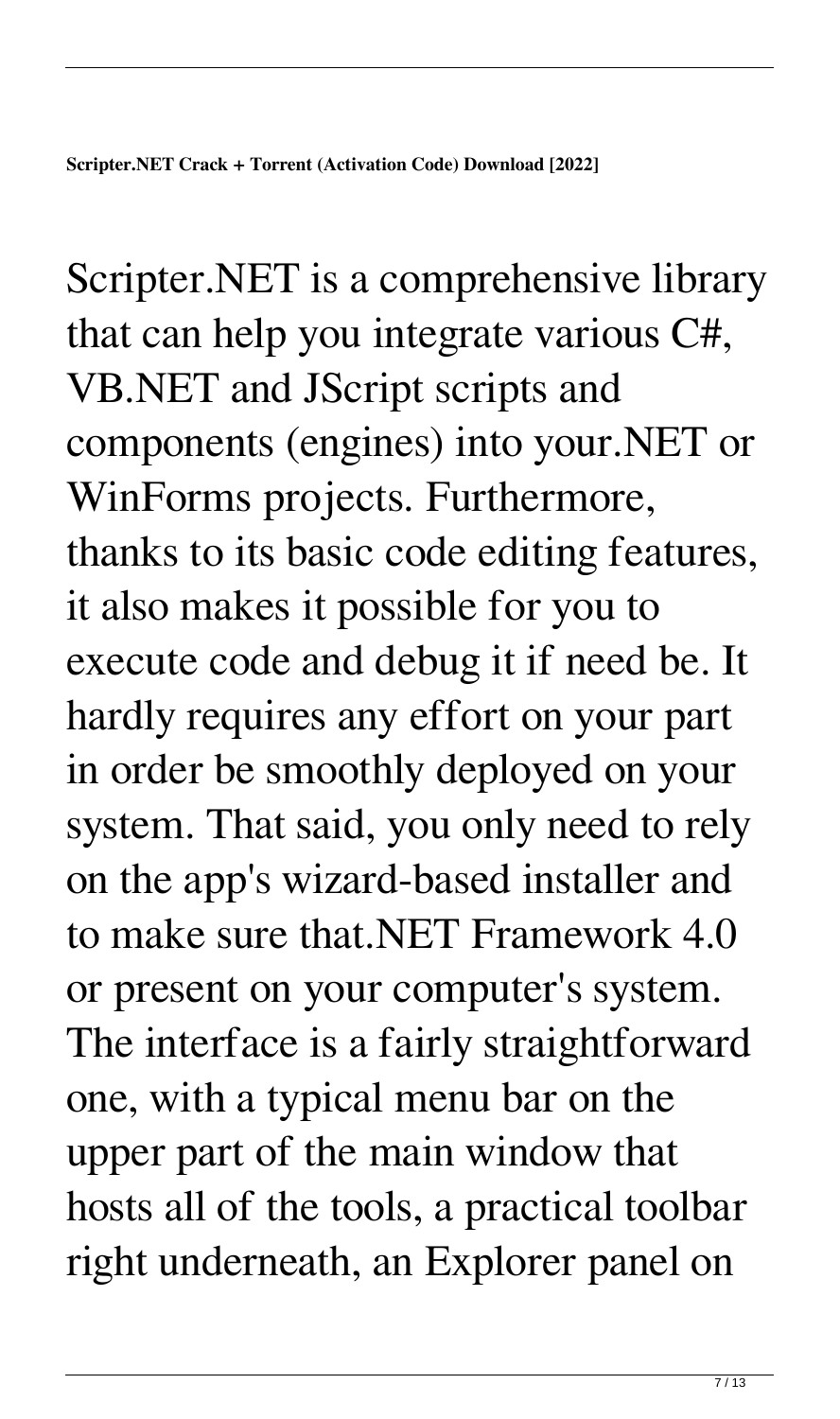# the left and a code editor/debugger on the right side. The fact that this library/utility allows you to access the objects directly from the script and extend the app's logic without the need to recompile or redeploy it is probably the app's highlight. However, the comprehensive debugging tools are also worthy of your attention. For example, you can debug single script or projects that containing multiple source files, as well as perform various debugging tasks in separate script processes. It's well worth pointing out that the Scripter.NET also comes with support for Start/Stop commands, breakpoints, as well as call stack and expression evaluation. … So, once you've installed the app, you can use its scripts and components (engines) from your scripts. The key here is that Scripter.NET is open source and free of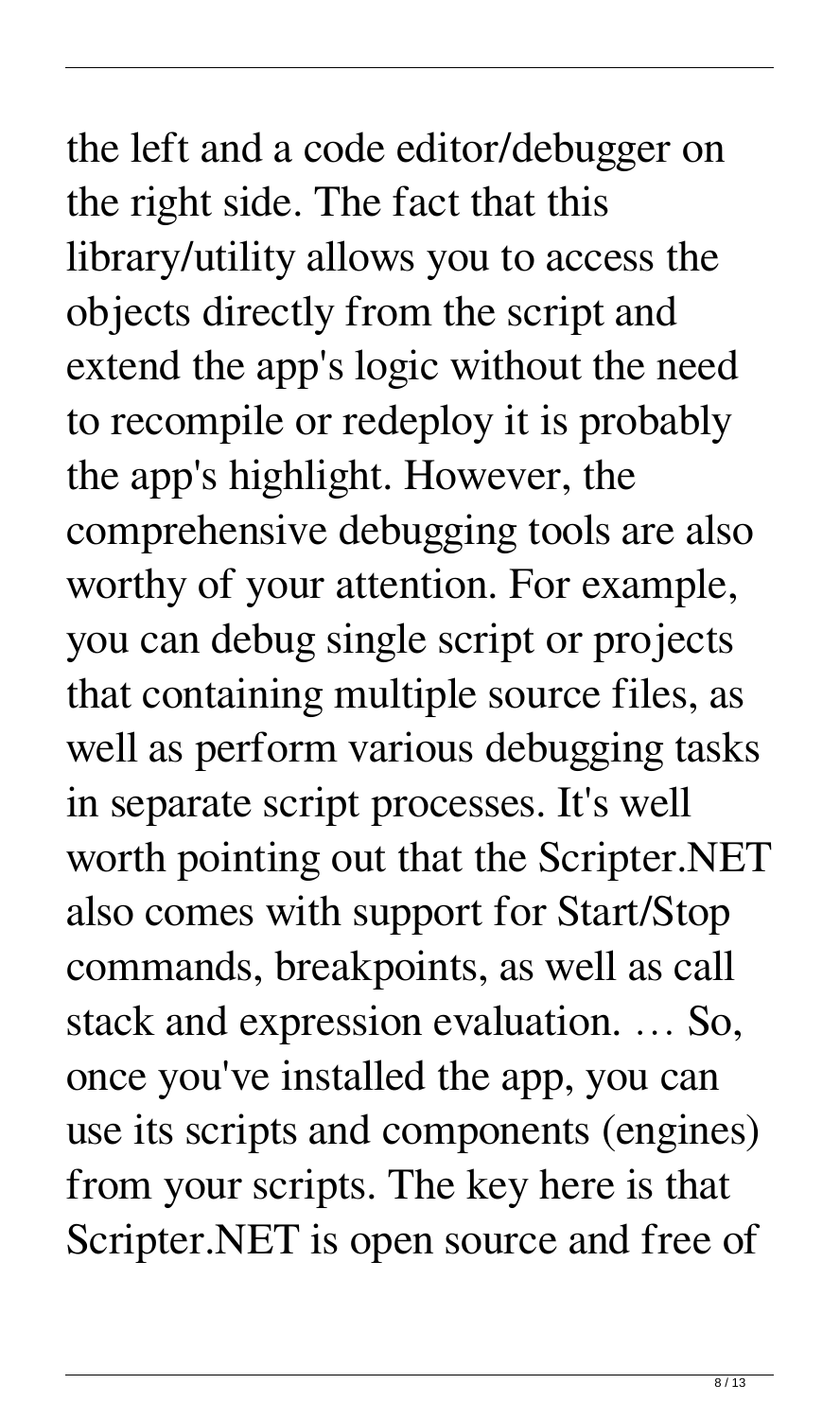# charge. As with all open source solutions, it has two main modes of operation. The first one, which is obviously preferable, is to configure your app's settings directly from the script. The second one is useful when working with an existing app that you want to debug from within your scripts. How to install and use Scripter.NET scripts and components To use the app's scripts and components, you need to download them first. As mentioned, you can choose one of the two installation methods: Using the wizard-based installer. Using command line parameters. The first option can be invoked via the app's shortcut or tray icon. The second is more straightforward. It simply needs a few steps to be executed. You can find the detailed guide that will explain them all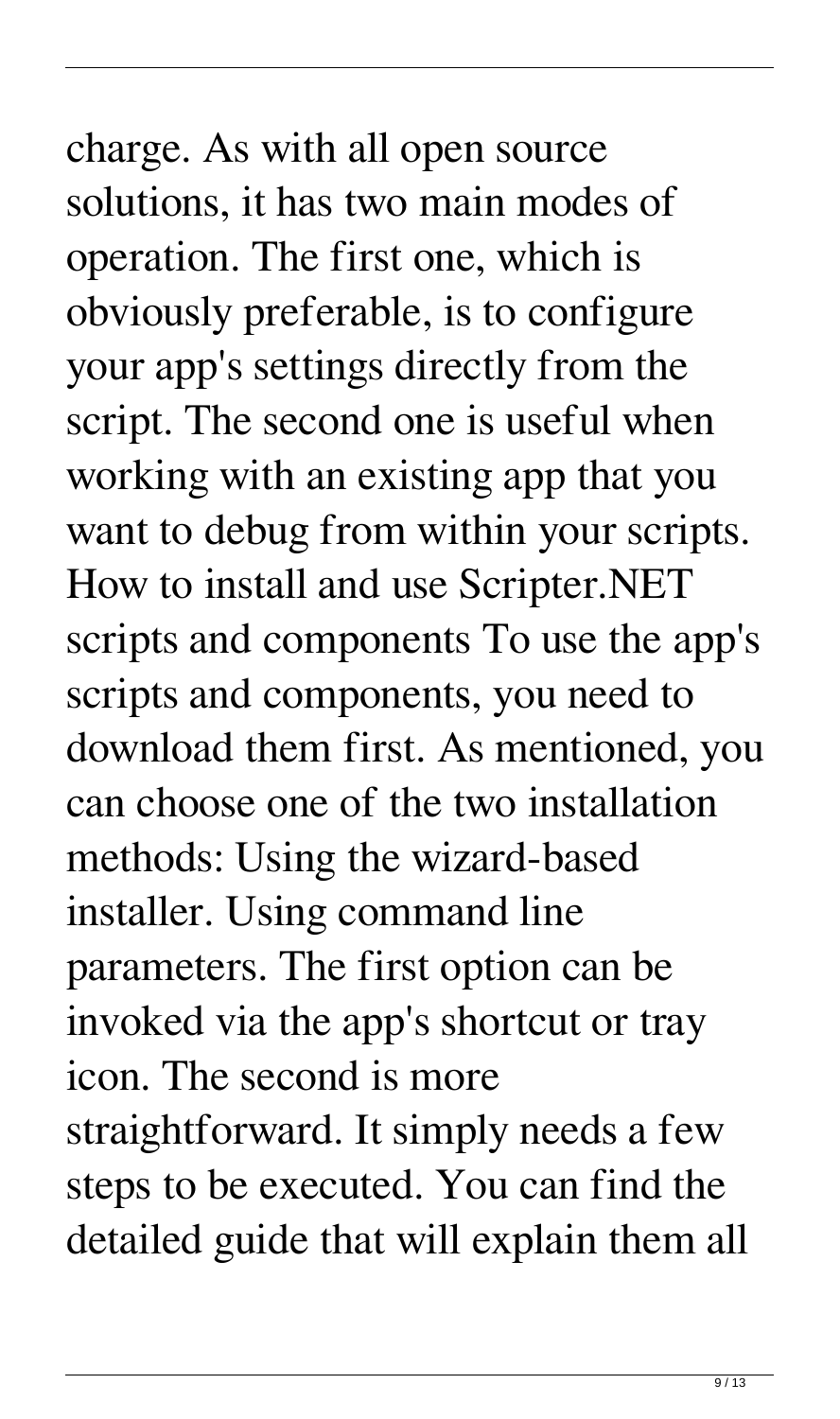#### here.

**What's New in the Scripter.NET?**

Scripter.NET is a comprehensive library that can help you integrate various C#, VB.NET and JScript scripts and components (engines) into your.NET or WinForms projects. Furthermore, thanks to its basic code editing features, it also makes it possible for you to execute code and debug it if need be. It hardly requires any effort on your part in order be smoothly deployed on your system. That said, you only need to rely on the app's wizard-based installer and to make sure that.NET Framework 4.0 or present on your computer's system. The interface is a fairly straightforward one, with a typical menu bar on the upper part of the main window that hosts all of the tools, a practical toolbar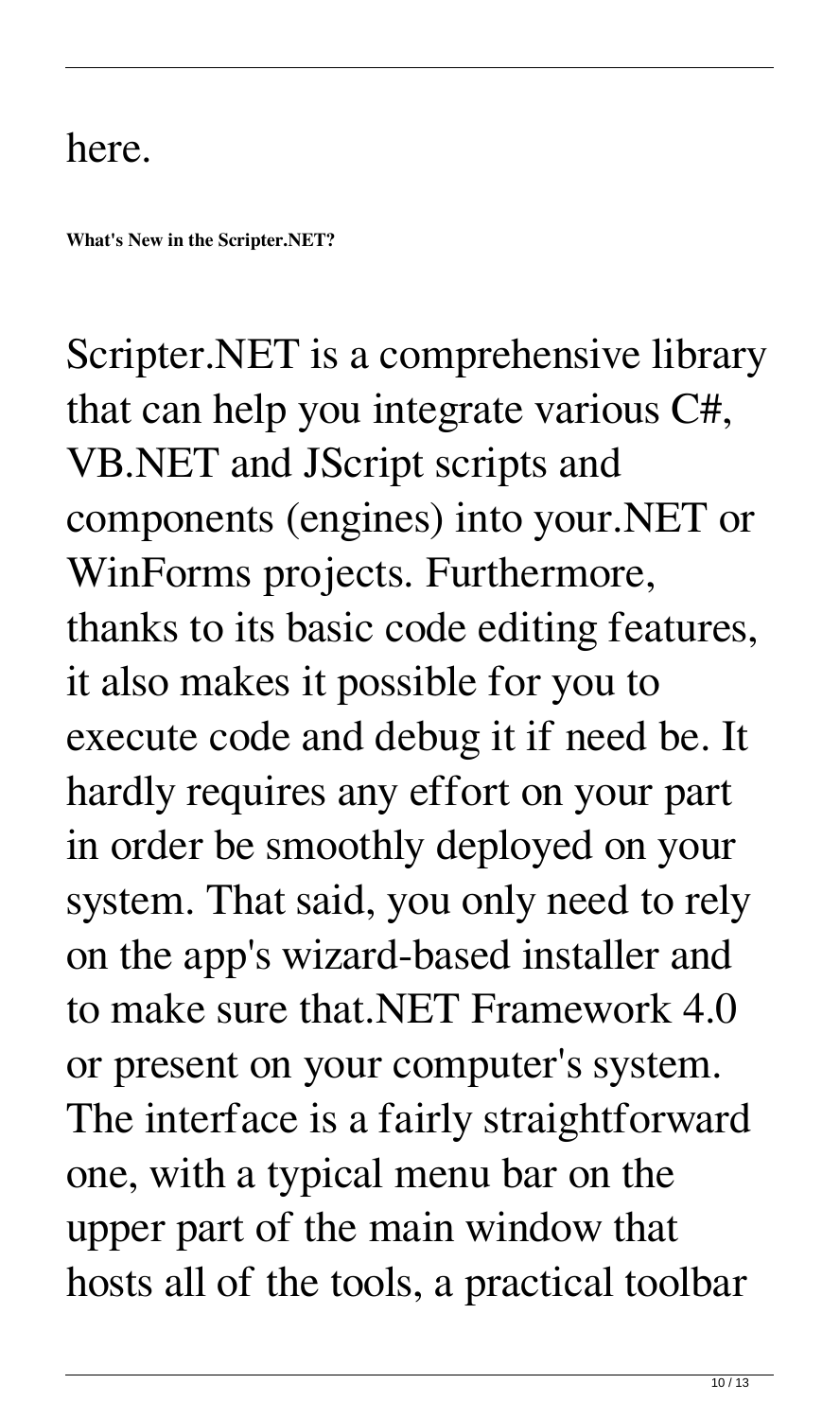right underneath, an Explorer panel on the left and a code editor/debugger on the right side. The fact that this library/utility allows you to access the objects directly from the script and extend the app's logic without the need to recompile or redeploy it is probably the app's highlight. However, the comprehensive debugging tools are also worthy of your attention. For example, you can debug single script or projects that containing multiple source files, as well as perform various debugging tasks in separate script processes. It's well worth pointing out that the Scripter.NET also comes with support for Start/Stop commands, breakpoints, as well as call stack and expression

evaluation.#!/usr/bin/env python # -\* coding: utf-8 -\*- import json from alipay.aop.api.FileItem import FileItem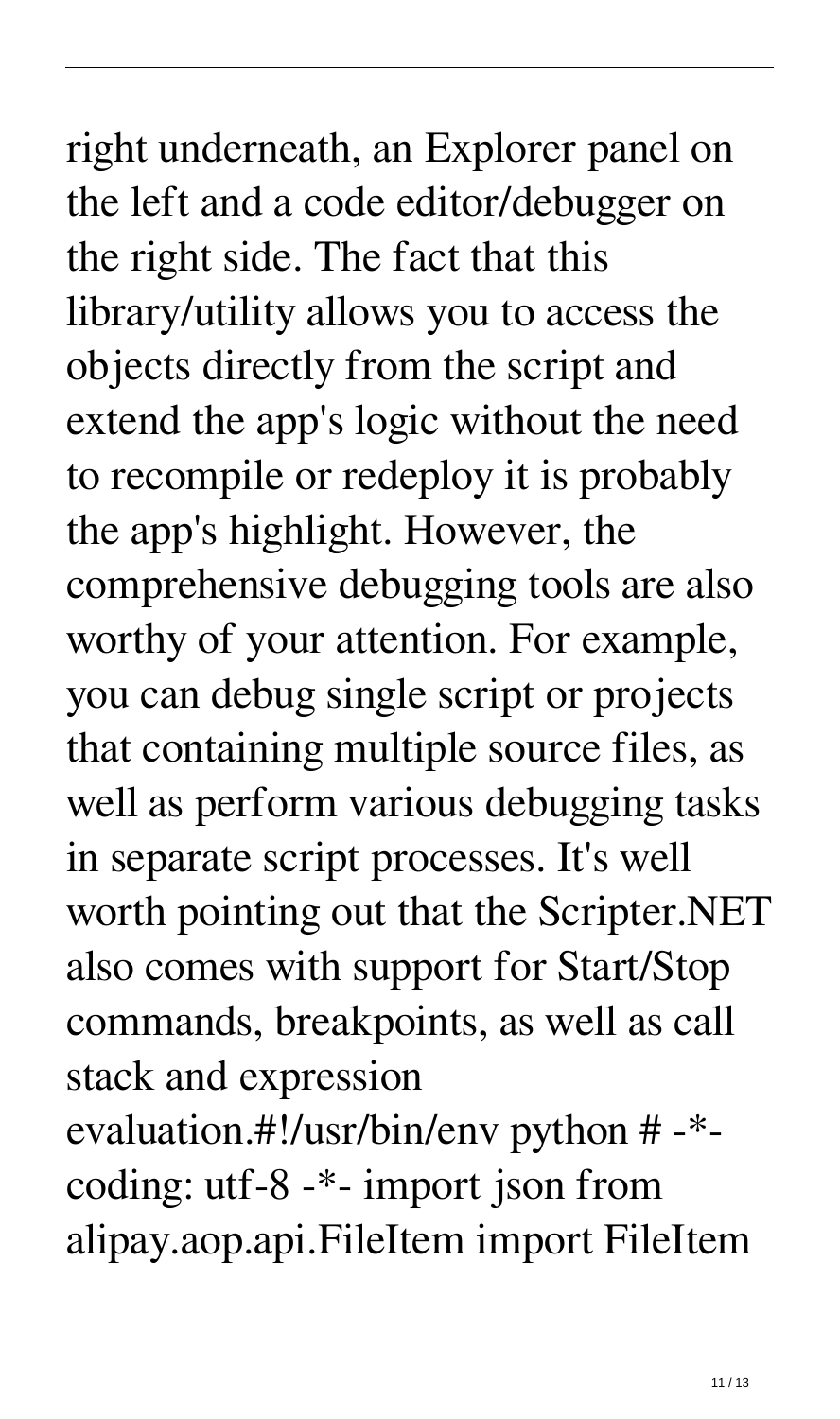### from

alipay.aop.api.constant.ParamConstants import \* from alipay.aop.api.domain.Ali payFundDocInfoDetail import AlipayFundDocInfoDetail class AlipayF unddocinfoReceiveModel(object): def  $\_init$  (self): self.  $doc\_id$  = None self.\_doc\_type = None self. doc number  $=$  None self. doc\_amount = None self. fund  $date = None$ self.\_initial\_amount = None self.\_memo  $=$  None self. user name  $=$  None @property def doc\_id(self): return self.\_doc\_id @doc\_id.setter